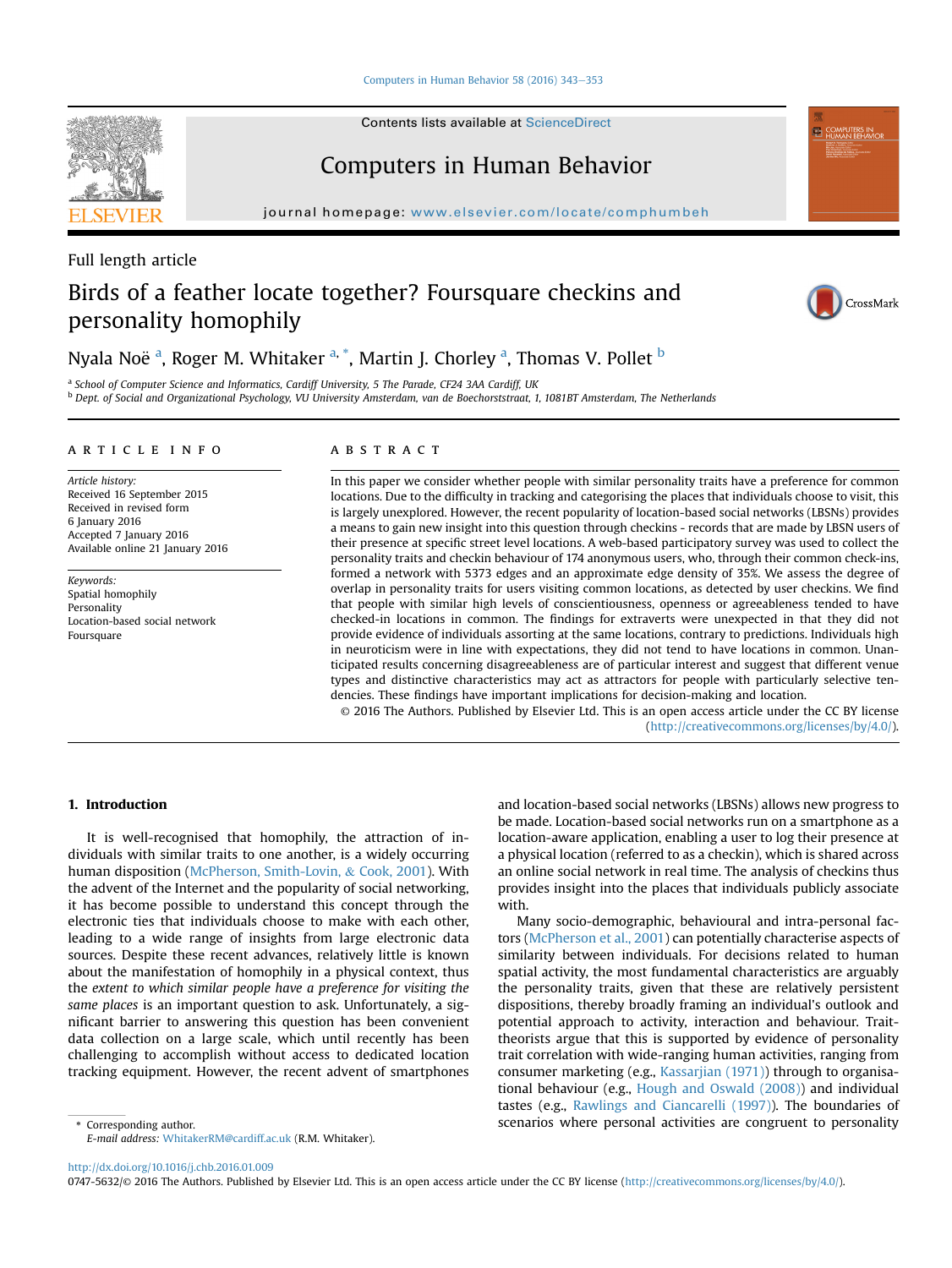<span id="page-1-0"></span>traits have been explored in [Sherman, Nave, and Funder \(2012\),](#page-10-0) with findings that effectively characterise individual freedom consistent with choice in social, consumer-related and locationbased decisions. Consequently, we focus on individual preferences regarding assortment.

To explore user similarity in location-based activity, we use data collected by a recently introduced experimental platform [\(Chorley,](#page-10-0) [Whitaker,](#page-10-0) & [Allen, 2015](#page-10-0)), which has been designed to allow users of the Foursquare<sup>1</sup> location-based social network to participate in anonymous collection of their checkins and personality profile in return for visualisation of their own personality relative to others at locations where common checkins are made. This novel approach naturally incentivises participation and has allowed viral participant recruitment "in-the-wild" to be accomplished, resulting in data from 174 anonymous participants who have collectively checked in 487,398 times at 119,746 venues. Taking the volume, diversity and broad categorisation of venues visited as variables, the first examination of human mobility behaviour at street level, in relation to human personality ([Chorley et al., 2015\)](#page-10-0) identified a number of interesting correlations. In particular, conscientiousness positively correlated with the number of venues visited, openness positively correlated with checkins at both sociable and popular venues, and neuroticism negatively correlated with the number of sociable venues visited.

In this paper we focus on the extent of overlap in personality for common place-based visits, using checkins as the observed signal. As far as we are aware this is the first investigation of personality homophily based on spatial activity.

## 1.1. Location-based social networks

LBSNs are an interesting hybrid technology that extends online social networking into the physical "real" world. Facebook, Foursquare, and  $Google + are$ , to date, the most commonly used LBSNs, with Foursquare recently reorganising its business to provide the checkin facility through a complementary application called Swarm. Users of LBSNs require location-aware smartphones and internet connectivity in order to record their presence at a location, referred to as a checkin. This activity triggers a notification to friends within the associated online social network. Rather than a checkin being recorded solely as a geographical reference (e.g., longitude and latitude or street address), it is usually delivered with a meaningful semantic representation, such as a named place at street level (e.g., the name of a coffee shop and its approximate location). Places that are explicitly registered through the LBSN in this way are called venues. Many LBSNs operate extensible taxonomies of venues that are populated by users, and these have become widespread for cities and popular areas on a global basis.

Checkins give particular insight into the venues that an individual chooses to record as important, interesting or relevant. However in some LBSNs such as Facebook and  $Google+$ , the checkin functionality has been introduced as a secondary function, built on top of other online social networking functionality. The Foursquare LBSN is different in this regard, originating with checkins as its primary function, and with limited secondary content provision. These factors, combined with a rich  $API<sup>2</sup>$  on which third party applications can be developed, have led to Foursquare being a popular basis for academic insight to a range of human behaviours. Primarily these have concerned physical activity, such as relating to patterns made by users (e.g., [Noulas, Scellato,](#page-10-0) [Mascolo, and Pontil \(2011\)\)](#page-10-0) and with a high degree of location data aggregation. This has led to insights into the effect of social relationships and routine on spatial behaviour for example [\(Cho,](#page-10-0) [Myers,](#page-10-0) & [Leskovec, 2011](#page-10-0)).

#### 1.2. User motivation

A LBSN users' checkin behaviour may be motivated by several factors, such as establishing a social connection with friends, discovering new places to visit, keeping track of already visited places, fighting boredom and gamification ([Lindqvist, Cranshaw,](#page-10-0) [Wiese, Hong,](#page-10-0) & [Zimmerman, 2011\)](#page-10-0). LBSNs allow users to select certain locations as a means of self-presentation, referred to as the spatial self [\(Schwartz](#page-10-0) & [Halegoua, 2014](#page-10-0)). This is frequently consistent with other forms of online self-presentation and can involve venue avoidance to counter associations with perceived negative places [\(Lindqvist et al., 2011](#page-10-0)). Users have been found to control the volume of checkins in different ways, avoiding spamming their social networks with too many checkins and giving thought to selfpresentation ([Schwartz](#page-10-0) & [Halegoua, 2014\)](#page-10-0). Different levels of consistency (i.e., venue selection) have been reported. Some users consistently check in to any place they visit, while others select their checked in locations more carefully, based on how interesting or deserving they deem the place to be [\(Lindqvist et al., 2011\)](#page-10-0). Audience management is a further aspect of user behaviour in LBSNs, with users sharing different checkins with different groups of friends and acquaintances. In some cases, interesting checkins, meaning checkins at unusual or new venues, were reserved for Twitter and Facebook, while more general checkins were shared with friends ([Cramer, Rost,](#page-10-0) & [Holmquist, 2011](#page-10-0)).

These factors mean that the checkin is a potentially noisy signal with varying purposes between individuals. To some degree, checkins represent a unique footprint which is characteristic of the individual user, and are worthy of investigation as a means to understand human behaviour. However, limited existing studies have addressed the role of checkins in relation to individual differences such as personality. [Wang, Pedreschi, Song, Giannotti, and Barabasi](#page-10-0) [\(2011\)](#page-10-0) have considered the personality characteristics that correlate with individuals sharing checkins in Facebook, and in [Chorley](#page-10-0) [et al. \(2015\),](#page-10-0) the personality traits of individual users have been correlated with observed checkins.

## 1.3. Personality

In psychology, trait theory ([Allport, 1966\)](#page-10-0) suggests that humans have underlying stable characteristics of biological origin, framing how situations are individually considered and approached. These traits, broadly referred to as personality facets, can influence subconscious human behaviour. As such, there has been considerable research exploring the relationships between diverse human activity and personality. Situations where personality facets are particularly influential to human behaviour have been considered by [Sherman et al. \(2012\).](#page-10-0) These behaviours have been broadly categorised as freedom of self-expression, social interaction, lack of a-priori structure and an opportunity to engage in competencies. Aspects of both online and offline human activity fall into these categories, including checkins and spatial behaviour.

From lexical origins, dimensions capturing personality have progressively emerged since the 1930's, with the NEO Personality Inventory being developed by [Costa and McCrae \(1985\)](#page-10-0) and validated by [McCrae and Costa \(1987\)](#page-10-0) in the 1980's. The concept of the Big Five and the NEO Personality Inventory has been updated and revised throughout the years [\(Digman, 1990\)](#page-10-0), with the revised NEO-PI-3 published by [McCrae, Costa, and Martin \(2005\)](#page-10-0). Although

<sup>&</sup>lt;sup>1</sup> Foursquare have recently reorganised their business model and checkins are now made through a dedicated application called Swarm: [http://www.swarmapp.](http://www.swarmapp.com) [com.](http://www.swarmapp.com)

<sup>2</sup> API stands for Application Program Interface.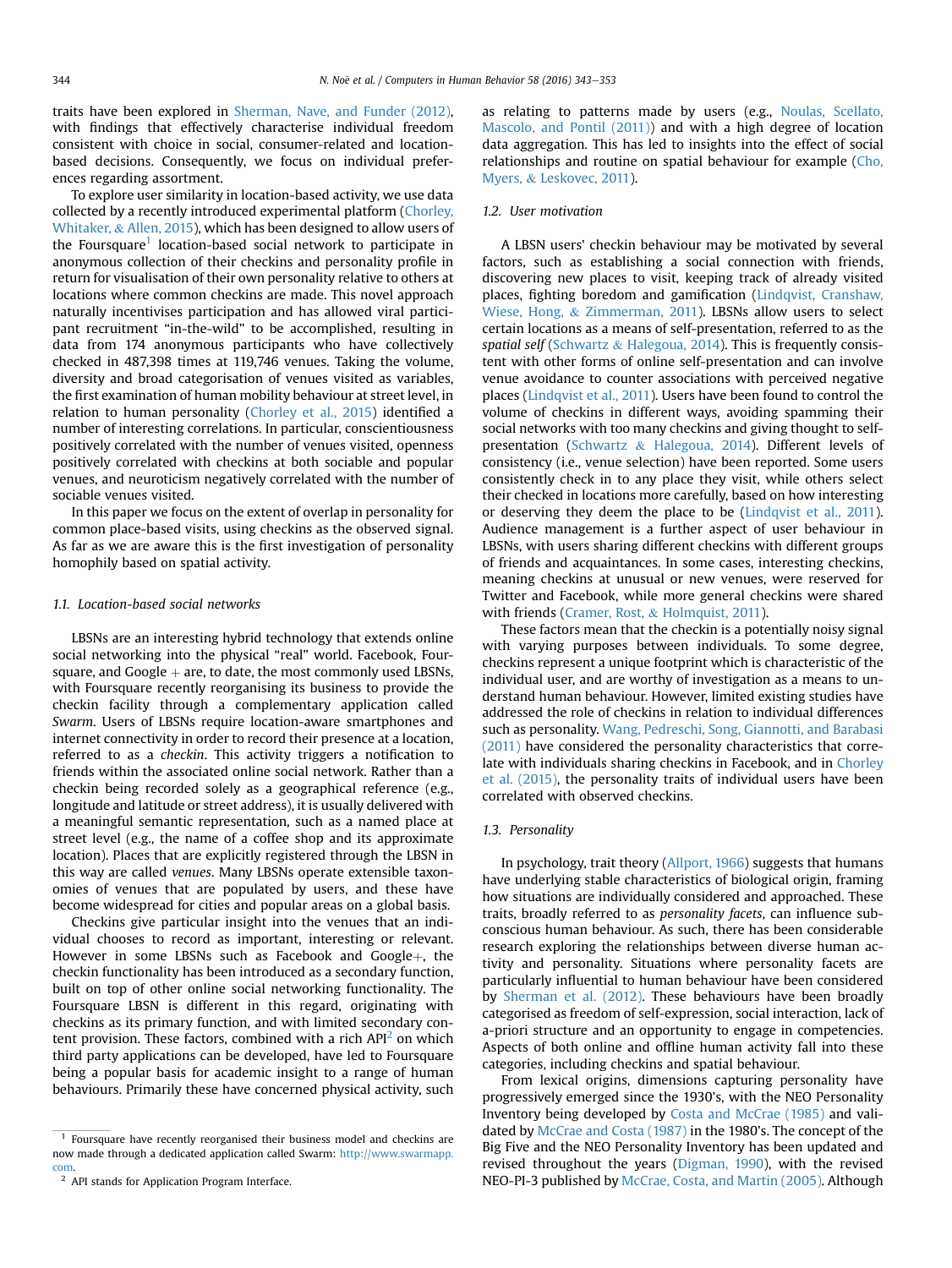not without considerable debate (e.g., [Block \(2001\)](#page-10-0)), the five factor model has become a widespread model of personality [\(Costa](#page-10-0) & [McCrae, 1985; Goldberg, 1990\)](#page-10-0), with its dimensions capturing Openness, Conscientiousness, Extraversion, Agreeableness and Neuroticism. An alternative model to the Big 5 is the HEXACO model ([Lee](#page-10-0) & [Ashton, 2004](#page-10-0)); which of these models captures personality dimensions more accurately and more universally is still an ongoing debate ([Ashton](#page-10-0) & [Lee, 2008; Lee, Ogunfowora,](#page-10-0) & [Ashton,](#page-10-0) [2005\)](#page-10-0). In terms of correlation with online activity, research in this area has addressed relationships between personality, Internet and social network usage, primarily concerning Facebook (e.g., [Amichai-Hamburger and Vinitzky \(2010\); Ross et al. \(2009\)\)](#page-10-0), Twitter (e.g., [Quercia, Kosinski, Stillwell, and Crowcroft \(2011\)\)](#page-10-0), and to a lesser extent concerning LBSNs, such as Foursquare (e.g., [Chorley et al., 2015\)](#page-10-0).

## 1.4. Homophily and personality

Homophily, the attraction of similar nodes in a network, is a fundamental organizing principle in social networks. Homophily can predict interests and characteristics of users in a network, based on the characteristics and interests of their neighbours ([Kossinets](#page-10-0) & [Watts, 2009](#page-10-0)). This is of value to many Internet services: for example websites such as Amazon and Netflix apply similarity of buying and watching patterns to predict and recommend future consumption ([Ziegler](#page-10-0) & [Golbeck, 2007\)](#page-10-0).

Homophily has important structural implications for social networks. Strongly connected users tend to be more similar than weaker connected users ([McPherson et al., 2001\)](#page-10-0), while nodes in small communities may be more prone to assort than larger ones ([Launay](#page-10-0) & [Dunbar, 2015\)](#page-10-0), in line with the small world effect [Milgram \(1967\)](#page-10-0) and the prevalence of hubs (high degree nodes) and a low mean shortest path [\(Newman, 2000](#page-10-0)). In the online domain, homophily has also been observed in directed networks such as Twitter ([Bollen, Gonçalves, Ruan,](#page-10-0) & [Mao, 2011\)](#page-10-0), where psychological dispositions have been investigated as the basis for homophily. Loneliness has for example been shown to be assortative [\(McPherson et al., 2001](#page-10-0)). Furthermore, positive Twitter users were most likely to follow and be followed by other positive users. Negative users assorted in the Twitter network, and also tended to follow and be followed by fellow negative users [\(Bollen et al., 2011\)](#page-10-0).

Considerably less attention has yet been paid to personality and homophily and as compared to other measures of similarity (e.g., political affiliation or friendship), assessing personality requires a greater levels of participant interaction. However personalitybased homophily has been found to be a predictor for connections in a social network formed among first-year university students [\(Selfhout et al., 2010](#page-10-0)). Students tended to befriend others with similar levels of extraversion, agreeableness and openness to experience.

## 1.5. The emergence of spatial homophily

Given that personality is a potential predictor for behaviour and attitudes in a range of situations [\(Goldberg, 1990\)](#page-10-0), it is possible that personality-based homophily may support the attraction of like individuals for a wide range of scenarios [\(Sherman et al., 2012\)](#page-10-0). One conceivable scenario where personality may have a homophilic effect relates to the type of location that individuals choose to visit. So-called spatial homophily has only recently been considered ([Pelechrinis](#page-10-0) & [Krishnamurthy, 2015; Zhang](#page-10-0) & [Pelechrinis, 2014\)](#page-10-0), and captures the attraction of individuals, who are in some sense similar, to common locations ([Colombo et al., 2012; Williams et al.,](#page-10-0) [2012\)](#page-10-0).

Recent work [\(Schwartz](#page-10-0) & [Halegoua, 2014\)](#page-10-0) has proposed that

people may use the places that they visit to build an online representation of themselves. Hence, potentially the characteristics of people can be derived from the locations that they choose to affiliate with through checkins. [Graham and Gosling \(2011\)](#page-10-0) demonstrated that impressions of a place and its visitors could systematically be derived from the Foursquare user profiles of its visitors. Participants were able to accurately predict the personality of a typical visitor of a specific location, based on the Foursquare profiles of actual visitors ( $ICC = .69$ ). Ambiance ( $ICC = .32$ ) and typical activities of visitors ( $ICC = .33$ ) of a specific place had far lower agreement. On a larger scale, [Cranshaw, Schwartz, Hong, and](#page-10-0) [Sadeh \(2012\)](#page-10-0) demonstrated that a city's character could be derived from the mobility patterns of its residents. Similar people tended to visit a network of venues within a neighbourhood or region of a city that form a comprehensive whole, rather than individual locations ([Cranshaw et al., 2012](#page-10-0)).

Personality has also been related to spatial location and to spatial homophily. For example different neighbourhoods in London have different personality profiles ([Jokela, Bleidorn, Lamb,](#page-10-0) [Gosling,](#page-10-0) & [Rentfrow, 2015](#page-10-0)). Here it was identified that the centre of London has a higher prevalence of high openness to experience and low agreeableness, while neighbourhoods further away from the city centre are low in neuroticism and high in conscientiousness. [Jokela et al. \(2015\)](#page-10-0) also showed that personality mitigated the effect of neighbourhood on life satisfaction. More specifically, open individuals were the happiest in neighbourhoods with a high number of fellow open people. This suggests that personalityhomophily can have important implications for life satisfaction in specific London neighbourhoods ([Jokela et al., 2015\)](#page-10-0). Personality not only characterizes specific neighbourhoods, but evidence has been presented that it may characterize entire countries. For example, [Rentfrow, Jokela, and Lamb \(2015\)](#page-10-0) indicated that within the United Kingdom, Scotland was agreeable and emotionally stable while Wales was, on average, introverted and neurotic.

The places considered through spatial homophily need not be restricted by one's residential neighbourhood or region, however. For example, [Joseph, Tan, and Carley \(2012\)](#page-10-0) identified clusters of individuals, such as gym enthusiasts or art enthusiasts, who had similar interests in venues consistent with their Foursquare checkins. Interestingly, the venues visited by individuals within the same cluster were spread throughout the city, rather than being confined to a particular neighbourhood. Specific types of locations, rather than general geographic areas, can therefore be places where people with similar personality traits assort. This contributes to the motivation for our investigation.

## 2. Research objective and hypotheses

Our focus concerns observing signals of homophily through common LBSN checkins and similarity of personality. The extent of the effect of individual differences in personality on the similarity of locations visited remains unknown. Developing further understanding of this issue is our objective, while acknowledging that checkin activity represents only a subset of human physical behaviour and a conscious but noisy signal, with different motivations for its use (see Section [1.2\)](#page-1-0).

Based on previous findings (e.g., [Zhang and Pelechrinis \(2014\)](#page-10-0)) it is possible some venues may play a greater role in facilitating spatial homophily than others, such as leisure venues (e.g. sports centre) and sociable avenues, (e.g. nightlife spots), as compared to venues people only pass through as a necessity and with little option for choice or self-expression (e.g., transport hubs). Furthermore, each checkin may serve as a signal to social network followers concerning personal affiliations with places that they feel are important.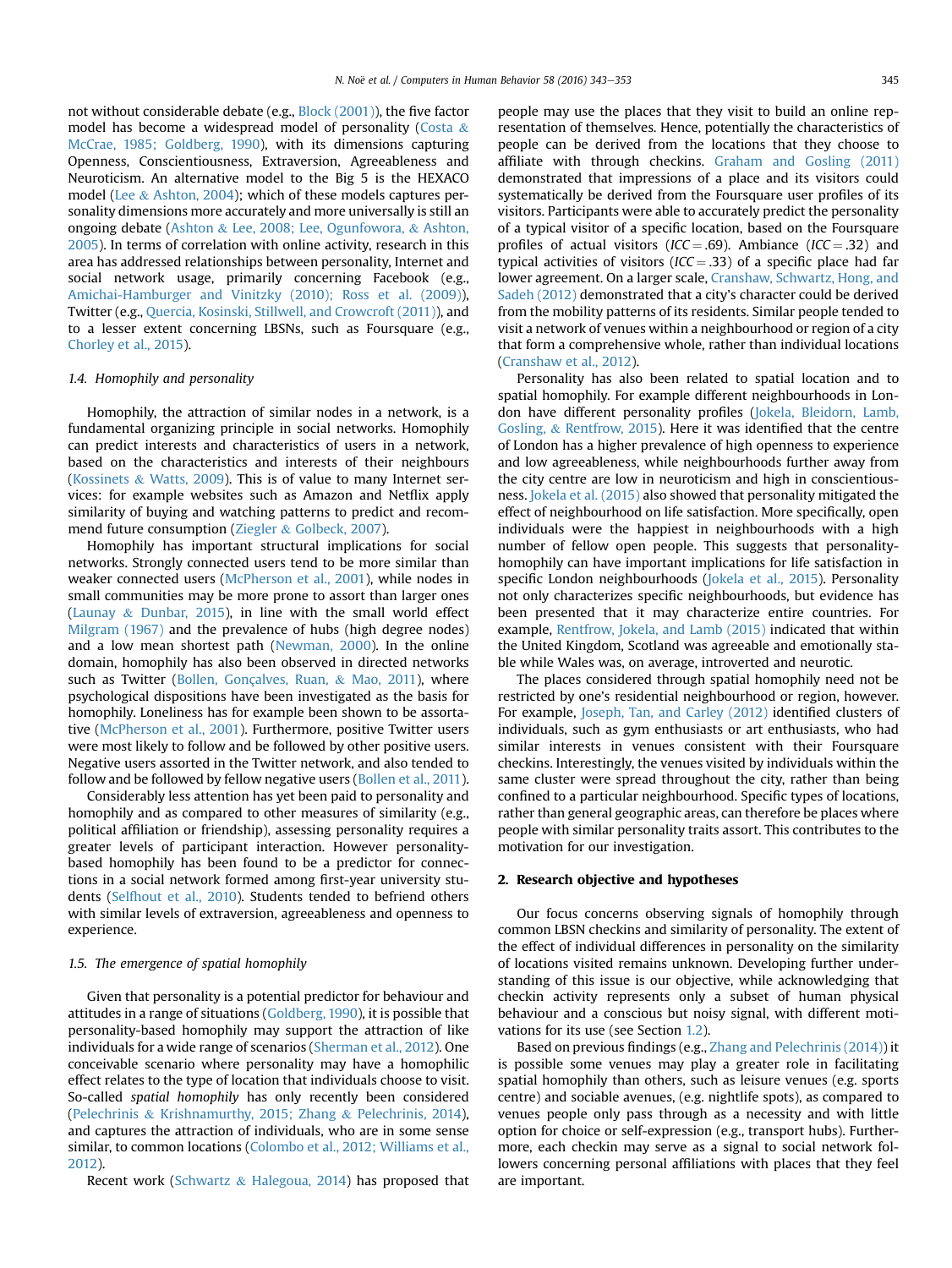Given this context, we consider the implications of personality facets on spatial homophily in the following sections. As the literature on spatial homophily and location-based social networks is limited, we additionally consider the usage of online social networks and user personality.

## 2.1. Openness and spatial homophily

Individuals that score highly with reference to Openness to experience tend to be curious, creative and open to new experiences. People who score low on this facet tend to be conservative and unimaginative in their proposed solutions ([Goldberg, 1990\)](#page-10-0). Recent research from spatial homophily [\(Jokela et al., 2015](#page-10-0)) suggests that openness to experience might be the strongest predictor of homophilous connections in an LSBN such as Foursquare. Openness to experience was also positively correlated with visiting sociable and popular venues [\(Chorley et al., 2015](#page-10-0)). In terms of online social networks, open people tend to enjoy a diverse network of friends [\(Wehrli, 2009\)](#page-10-0) and are frequent users ([Ross et al., 2009;](#page-10-0) Schrammel, Köffel, & [Tscheligi, 2009; Wehrli, 2009\)](#page-10-0). The motivation for use of online social networks by highly open users is most likely tied to their novelty ([Amichai-Hamburger](#page-10-0) & [Vinitzky, 2010\)](#page-10-0). Therefore, one could infer that in a LBSN setting, open users might seek popular venues, because such locations appeal to them through their novelty and originality. Sociable venues might be attractive because open people tend to enjoy socializing with and meeting new people. Additionally, by virtue of their curiosity, open people might have a tendency to assort at common venues that are new and interesting to them. However, this could lead to widespread dispersion of checkins, reducing scope for spatial overlap and common checkins, thus resulting in lower spatial homophily. In terms of low openness scoring, such individuals may have a tendency to congregate at a more limited range of familiar places, affecting likelihood of common checkins being detected.

#### 2.2. Extraversion and spatial homophily

Highly extraverted individuals are generally social, talkative and energetic. They tend to engage in many social activities and have a large number of friends. In contrast, introverts tend to be less inclined to engage in social activities, preferring a smaller number of friends and also enjoying doing activities in isolation [\(Goldberg,](#page-10-0) [1990](#page-10-0)). In terms of LBSNs, extraversion has not been found to correlate with any particular checkin behaviours ([Chorley et al.,](#page-10-0) [2015](#page-10-0)), but their high sociability characteristics might make them likely to assort at sociable venues nonetheless ([Shen, Brdiczka,](#page-10-0) & [Liu, 2015\)](#page-10-0). When using Facebook, extraverts post and share updates about their social life through photos and events more often than introverts; and have, unsurprisingly, a bigger network of friends in online communities [\(Amichai-Hamburger](#page-10-0) & [Vinitzky,](#page-10-0) [2010; Quercia et al., 2011; Schrammel et al., 2009\)](#page-10-0). Therefore LBSNs might be especially suited to extraverts who like to readily share the events and offline activities they take part in through online means [\(Amichai-Hamburger](#page-10-0) & [Vinitzky, 2010](#page-10-0)). However we could equally find that extraverts are attracted by a diverse range of venues, and therefore do not display the predicted homophilous behaviour. Furthermore, in terms of online behaviour, extraverts have been found to refrain from using the Internet as a substitute for social interactions [\(Amiel](#page-10-0) & [Sargent, 2004\)](#page-10-0). This means that extraverts could use LBSNs consistent with meeting friends or partaking in social activities. For online social networks it has also been argued that extraverts, although enjoying a vast number of friends and being less prone to loneliness, tend to have less well connected neighbours, while introverts are embedded in strongly connected networks, albeit with fewer neighbours ([Hamburger](#page-10-0)  $\&$  [Ben-Artzi, 2000; Shen et al., 2015](#page-10-0)). Introverts post and share less on social media, however, when they do, they gain more likes and comments than their extraverted counterparts ([Amichai-](#page-10-0)[Hamburger, Wainapel,](#page-10-0) & [Fox, 2002\)](#page-10-0), providing support for the idea that introverts are embedded in small, but tight-knit social networks. Homophily has been shown to be stronger in smaller communities [\(Launay](#page-10-0) & [Dunbar, 2015\)](#page-10-0), we could therefore find introverts to be more homophilous than extroverts, including in a location-based social network such as Foursquare.

## 2.3. Conscientiousness and spatial homophily

Conscientious individuals tend to be well organized and disciplined, while unconscientious people tend to be disorganized and inconsistent [\(Goldberg, 1990](#page-10-0)). For online activity, Conscientiousness was found to be negatively correlated with leisure-related Internet use and positively with academic Internet use among adolescents [\(Landers](#page-10-0) & [Lounsbury, 2006](#page-10-0)). It has been argued that conscientious users tend to stay focused on their tasks, which makes them less likely to engage in distracting behaviours, such as going on Facebook ([Ross et al., 2009\)](#page-10-0). Conscientious users have more friends on Facebook than unconscientious users, but also use some Facebook features less ([Amichai-Hamburger](#page-10-0) & [Vinitzky,](#page-10-0) [2010\)](#page-10-0). Conscientiousness has been linked to the use of LBSN through Foursquare ([Chorley et al., 2015](#page-10-0)), being positively correlated with the number of venues visited. The nature of the Foursquare application might be especially suitable for conscientious users: they consistently remember to checkin at the venues they visit, unlike their more disorganized counterparts. There is no indication that being a consistent LBSN user increases their likelihood to checkin to the same venues, however. Previous social network and communication studies have not identified conscientiousness as playing a role in homophilous processes of other social networks [\(Amichai-Hamburger](#page-10-0) & [Vinitzky, 2010; Balmaceda,](#page-10-0) [Schiaf](#page-10-0)fino, & [Godoy, 2013; Ross et al., 2009](#page-10-0)). Therefore, in terms of spatial homophily the basis for specific expectations for the conscientiousness facet to be assortative are limited. However, a conscientious user's consistent checkin behaviour might increase the likelihood of detecting homophilic effects.

## 2.4. Agreeableness and spatial homophily

Highly agreeable people are friendly and likeable. Highly disagreeable people, however, are unpleasant to be around and tend to come across as unfriendly to others [\(Goldberg, 1990](#page-10-0)). Highly agreeable people are popular communication partners for extraverted and emotionally stable users ([Balmaceda et al., 2013](#page-10-0)). They also tend to preferentially communicate between themselves, while disagreeable users were not as likely to communicate amongst themselves ([Balmaceda et al., 2013](#page-10-0)). Agreeableness has not been found to be related to number of friends on Facebook or other online communities ([Amichai-Hamburger](#page-10-0) & [Vinitzky, 2010;](#page-10-0) [Schrammel et al., 2009; Wehrli, 2009](#page-10-0)) nor to time spent on Facebook or online in general ([Amichai-Hamburger](#page-10-0) & [Vinitzky, 2010;](#page-10-0) [Schrammel et al., 2009](#page-10-0)). Overall, agreeableness appears assortative in a communication setting, but does not seem to be specifically correlated to online behaviour or social networking site use ([Amichai-Hamburger](#page-10-0) & [Vinitzky, 2010; Ross et al., 2009;](#page-10-0) [Schrammel et al., 2009\)](#page-10-0). It was also uncorrelated with venue checkins in Foursquare ([Chorley et al., 2015\)](#page-10-0). Other than a friendly atmosphere, it is difficult to speculate on what aspects of a venue attract agreeable individuals. Agreeableness is a personality facet that is most related to social interactions between acquainted individuals, which might be difficult to capture from LBSN data when the relations between users are not known. Communication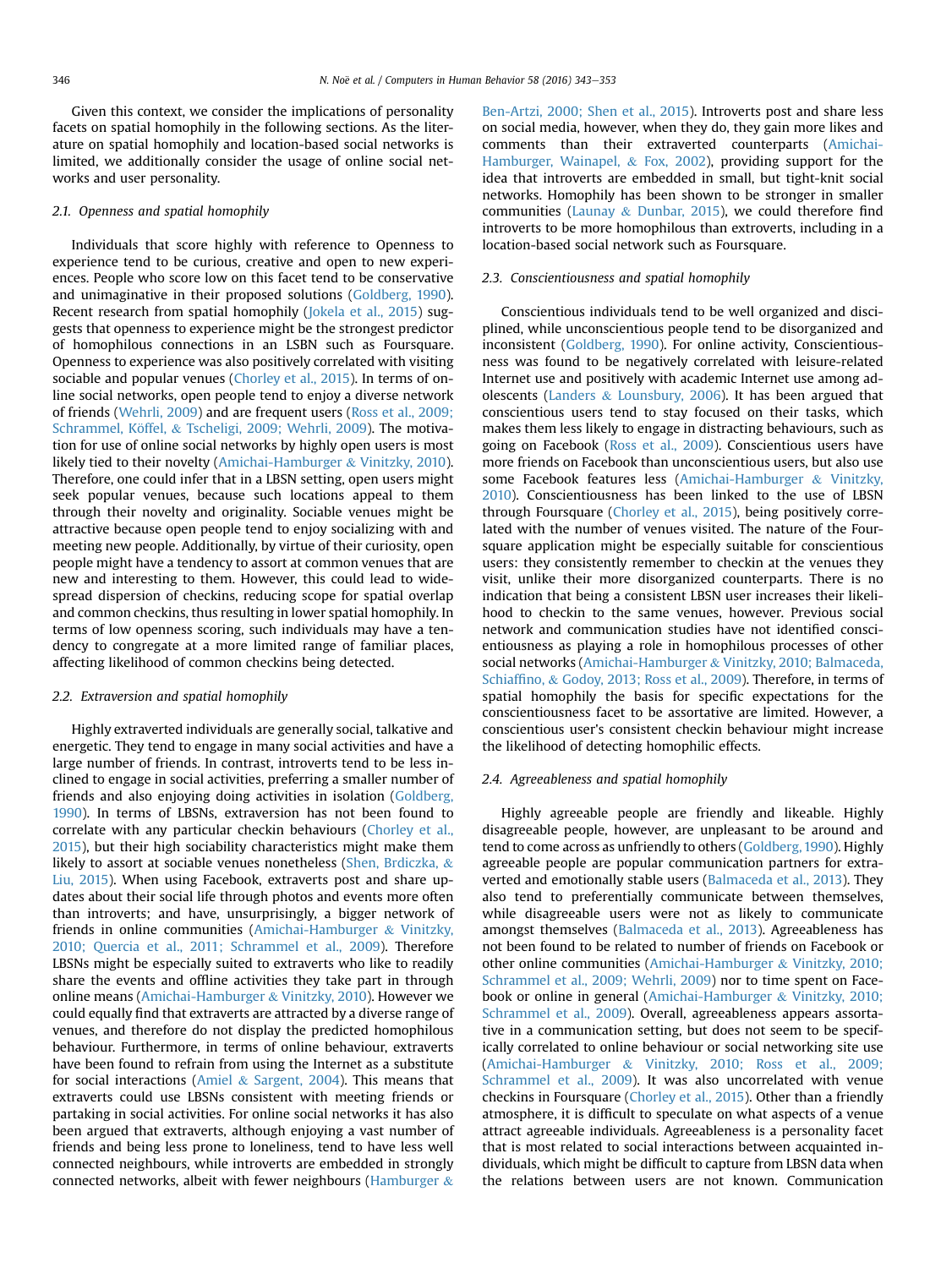<span id="page-4-0"></span>between users, the only aspect that agreeable individuals have proven homophilous on ([Balmaceda et al., 2013](#page-10-0)), cannot be assessed. We therefore expect that agreeable LBSN users would not necessarily increase likelihood of attraction to similar venues.

## 2.5. Neuroticism and spatial homophily

Highly neurotic people are sensitive and nervous, and generally susceptible to negative emotions while emotionally stable people tend to be in control of their emotions ([Goldberg, 1990](#page-10-0)). Neuroticism, which has been associated with a lack of perceived social support, also has a negative relationship with Internet use ([Swickert, Hittner, Harris,](#page-10-0) & [Herring, 2002\)](#page-10-0), in particular with lei-sure usage such as instant messaging and social gaming [\(Amiel](#page-10-0)  $\&$ [Sargent, 2004](#page-10-0)). Neurotic people have been found to avoid discussion boards, showing little interest in participating in them online ([Amiel](#page-10-0) & [Sargent, 2004\)](#page-10-0). Unsurprisingly, neurotics are avoided as online interaction partners on discussion boards, even by other neurotics ([Balmaceda et al., 2013](#page-10-0)). Whether these avoidance patterns are reflected in their spatial behaviour is unclear. Emotionally stable users preferred to communicate with agreeable users, but not with each other ([Balmaceda et al., 2013\)](#page-10-0). It seems that neurotic people tend to have difficulties forming and maintaining social relationships online and offline [\(Wehrli, 2009\)](#page-10-0). However, neurotic individuals are speculated to be more comfortable in some online settings, as they are more likely to construe their online persona as their 'real-me' ([Amichai-Hamburger et al., 2002](#page-10-0)), which they create in LBSN by regulating their checkins ([Schwartz](#page-10-0) & [Halegoua, 2014\)](#page-10-0). This 'altered' version of their profile might therefore be an inaccurate reflection of their 'true', offline personality. Despite this, neuroticism was found to be negatively correlated with number of checkins to sociable venues ([Chorley et al., 2015](#page-10-0)). However, no relation to spatial homophily was identified in [Jokela et al. \(2015\)](#page-10-0) and therefore we expect to detect no spatial homophily effect for neuroticism, but one might expect highly neurotic users to be disassortative.

## 2.6. Overall personality profile

Analysing each of the five personality traits separately gives us valuable insight into homophily processes. However, given the spatial context in which homophily is being investigated, we further consider the overall personality profile. Concerning LBSNs, [Graham and Gosling \(2011\)](#page-10-0) found that participants were able to accurately predict the personality of typical visitors of a venue, solely based on images from Foursquare. Additionally, previous studies on ties in social networks found that similarity in three of the five facets (extraversion, agreeableness, openness to experience) promotes tie formation [\(Selfhout et al., 2010\)](#page-10-0). It remains unclear from this study whether tie formation is especially strong among people who score similarly on all three facets at once. According to [McPherson et al. \(2001\)](#page-10-0), the stronger the connection between two people, the higher their similarity. In line with this assertion, the homophily effect appears to be especially strong among spouses and close friends ([McPherson et al., 2001](#page-10-0)).

However, in the present study, connection between people represents the extent of commonality (i.e., number of checkins) at a location in a LBSN, rather than a direct human relationship. To the extent of our knowledge, this is the first time connection strength has been assessed in this way. But based on previous work on close ties and personality [\(McPherson et al., 2001; Selfhout et al., 2010\)](#page-10-0) and predictions based on Foursquare activity [Graham and Gosling](#page-10-0) [\(2011\)](#page-10-0), there is some basis to hypothesise that increased commonality at which checkins are made positively influences overall personality similarity.

#### 2.7. Hypotheses

Based on Sections  $2.1-2.6$  $2.1-2.6$  $2.1-2.6$  we summarise the hypotheses as follows:

H1. Open users have a greater tendency to checkin at common venues;

H2. Spatial homophily and conscientiousness are not correlated;

H3. Extraverted users have a greater tendency to checkin at common venues;

H4. Spatial homophily and agreeableness are not correlated;

H5. Neurotic users have a lesser tendency to checkin at common venues;

H6. Greater similarity in overall personality profile implies a greater tendency to checkin at common venues.

## 3. Methodology

To model spatial homophily we use a graph-based representation, defined as follows.

**Definition 1.** For a graph  $G = (V, E)$  let node  $v \in V$  represent a unique LBSN user, and edge  $\{u,v\} \in E$  represent the common checkin of u and v at 1 or more locations. For an edge  $e \in E$ , let the weight of e, denoted  $e_w$ indicate the number of common venues at which u and v checkin.

**Definition 2.**  $G_w = (V_w, E_w)$  is a subgraph of G such that  $E_w \subseteq E$ , where  $e\in E_w$  if and only if e has edge weight of at least w and  $V_w\subseteq V$ such that  $v \in V_w$  if and only if v has degree of at least 1.

Graph G allows commonality between individuals, based on checkins, to be assessed. To model the relative ranking of an individual's personality score we label the nodes as described in Definition 3.

**Definition 3.** For graph  $G = (V,E)$  each node  $v \in V$  is labelled with a five-dimensional vector ( $v_1,...,v_5$ ).  $v_i$  indicates the facet value for the i<sup>th</sup> personality facet, which collectively represent openness, conscientiousness, extraversion, agreeableness and neuroticism.

The facet value  $v_i$  can either represent the actual raw personality rating deduced from personality questionnaire or it can represent the tercile (first, second or third in ascending rank) in which v's personality score is categorised, relative to all nodes within V for the *i*<sup>th</sup> facet. We opt to use terciles in our analysis for two main reasons. Firstly, individuals tend to shy away from extreme values in surveys that use midpoints ([Weijters, Cabooter,](#page-10-0) & [Schillewaert,](#page-10-0) [2010\)](#page-10-0). Creating terciles helps disentangle low, middle and high scorers in view of this natural tendency. Secondly, terciles allow a clearer demarkation between the stronger and weaker scores, through which the first and third terciles can be used to test hypotheses that concern extreme values (e.g., extraverts and introverts). For similar reasons, this approach has been successfully adopted for the analysis for personality in a number of settings (e.g., [Amichai-Hamburger and Vinitzky \(2010\); Ross et al. \(2009\);](#page-10-0) [Schrammel et al. \(2009\)\)](#page-10-0).

To test for significance relating to the structure of  $G_w$ , we benchmark  $G_w$  against a set of random graphs  $R_w^*$ , where each graph  $R_w\!\in\! R^*_w$  has the same dimensions as  $G_w$  (i.e., same number of nodes and edges). Therefore each node v in  $R_w$  corresponds to a node v in  $G_w$ , and the corresponding five dimensional facet value vector for v (Definition 3) is fixed for each v in  $R_w$ . Thus the personality profile associated with nodes in  $R_w$  remains fixed with edges randomised. We use  $\left| R_w^* \right| = 1000$  and  $\overline{R}$  indicates the hypo-<br>thetical average graph in  $R^*$ . This approach is commonly used in thetical average graph in  $R^*$ . This approach is commonly used in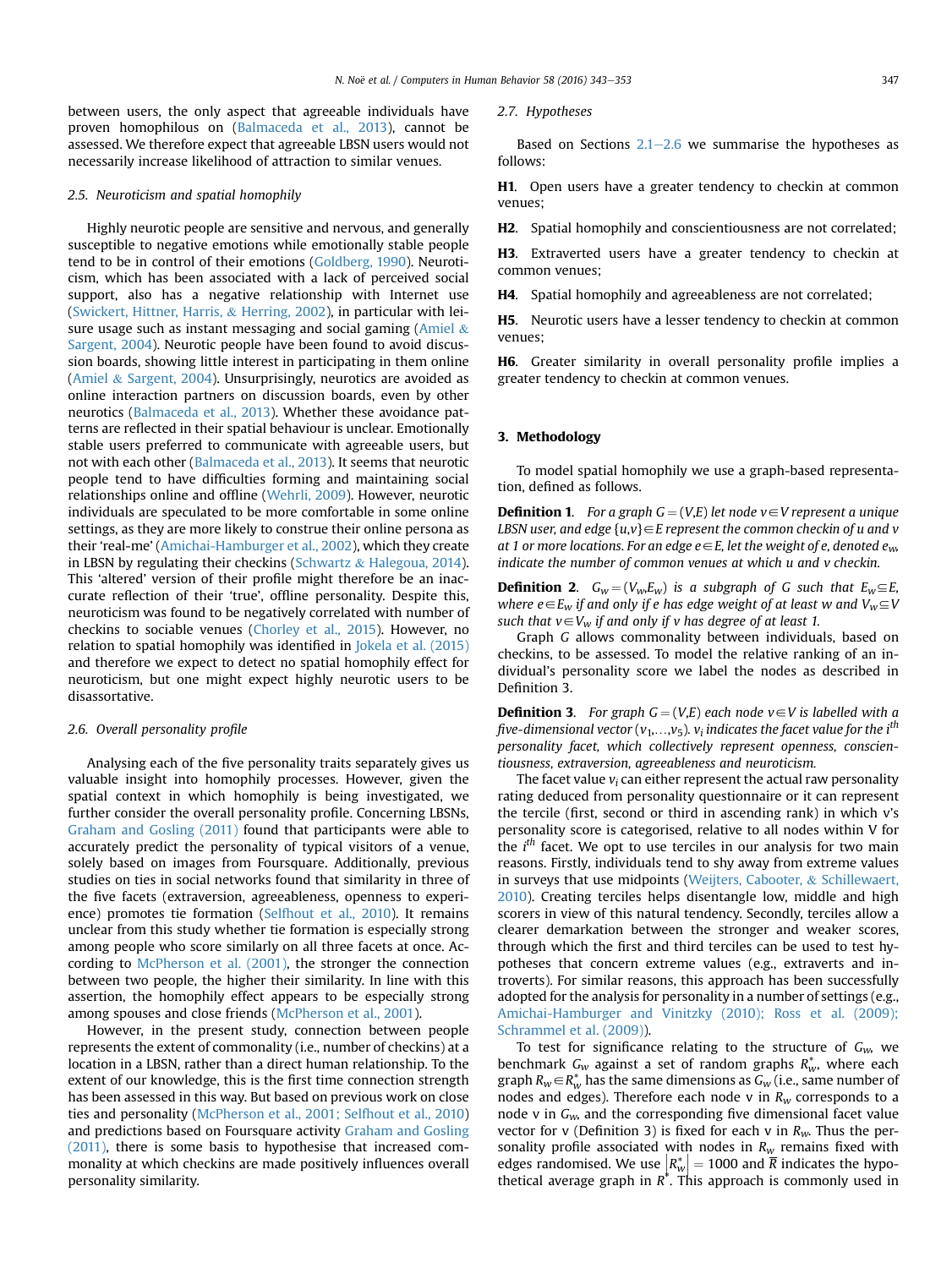<span id="page-5-0"></span>social network analysis (e.g., [Zhang and Pelechrinis \(2014\), Croft](#page-10-0) [et al. \(2005\)\)](#page-10-0).

## 3.1. Data collection

The data for the study was collected from an open web-based participatory study ([Chorley et al., 2015](#page-10-0)) that was created to examine checkin behaviour and personality of volunteer users of the Foursquare LBSN. Based on substantial software engineering, this was open to all Foursquare users, and referred to as the 'Foursquare Personality Experiment', which allowed an individual's checkin history to be assessed while undertaking a questionnairebased assessment of the user's personality.

The Foursquare Personality Experiment was powered by a bespoke web-based system created for the study. The Foursquare location-based social network was adopted because it has comprehensive API that allows application developers access selected checkin information based on users permission, and subject to Foursquare terms and conditions. Participants were recruited worldwide, using an online social media campaign that was promoted through online social networks. Participants were able to access the Foursquare Personality Experiment through a single webpage that initially required a participant to login using their own Foursquare account. The webpage adopted the "OAuth" protocol to ensure the security and privacy of Foursquare login details, from the user's perspective. From this login the software was able to analyse a participant's checkins, using the "venuehistory" API function provided by Foursquare.

Subsequently, on completion of a personality questionnaire tailored for the project, the participants were able to view a map of their checkins. For each venue on the map, a comparison of the participant's own personality as compared to all other participants who checked in at that location was derived and presented. This visualization was used to incentivize participation in uncontrolled conditions. Further details of the system, including visualization, are presented in ([Chorley et al., 2015](#page-10-0)). Participation using this approach allows new forms of exploration to take place but it is important to also understand the related limitations of in-the-wild studies of this nature ([Chorley et al., 2015\)](#page-10-0).

Concerning the personality questionnaire, it is recognised that the higher the number of items, the more accurate the personality assessment [\(Gosling, Rentfrow,](#page-10-0) & [Swann, 2003\)](#page-10-0) and the most recent and standard version of the Big 5 personality questionnaire, the NEO-PI-3, is comprised of 240 items ([McCrae et al., 2005\)](#page-10-0). However to maximise completion rates, the 44-item 'Big Five Inventory' (BFI) was used [\(Benet-Martínez](#page-10-0) & [John, 1998](#page-10-0)), with answers represented on the Likert scale 1 to 5.

The survey data from the Foursquare Personality Experiment was conducted in the four-month period up to January 2014 and the data collection involved participation from 218 Foursquare users. Personality data was given by 183 of these users. Of these 9 users did not have any checkins, leaving a total of 174 users for analysis. In terms of internal consistency, within the BFI questionnaire the extraversion facet was comprised of 8 items ( $\alpha = 0.87$ ), the agreeableness facet of 9 items ( $\alpha$ =.81), conscientiousness of 9 items ( $\alpha$ =.82), neuroticism of 8 items ( $\alpha$ =.83) and openness to experience of 10 items ( $\alpha = .83$ ). Checkin variables from this data set were assessed in detail ([Chorley et al., 2015](#page-10-0)), addressing correlations concerning number of checkins, number of distinct venues visited, number of checkins at sociable venues, number of sociable venues visited and the average popularity of venues visited.

#### 3.2. Characteristics of G

G has  $|V|=174$  and  $|E|=5373$ , representing an edge density of approximately 35%. Edge weights reach a maximum of 319, with a mean of 2.92 and standard deviation of 10.85. In total 8075 unique venues are represented from 347 Foursquare venue categories. The Foursquare users in the sample considered scored around the midpoint of 3 on the Likert scale for most personality facets as shown in [Table 5](#page-6-0), with the highest score for openness to experience and the lowest score for neuroticism.

We compare the aggregate personality profile from G (Table 1) with results obtained for the general Internet population ([Srivastava, John, Gosling,](#page-10-0) & [Potter, 2003](#page-10-0)), assuming a sample aged 30 years old. The mean and standard deviation rather than raw scores were available for each facet, and the comparison sample was larger ( $N = 3007$ ). Foursquare users in our sample scored similarly on openness to experience  $(t(3180), p = .12)$  and marginally lower on extraversion  $(t(3180)=1.86, p=.06)$ . However, Foursquare users in our sample scored significantly lower on the conscientiousness facet (mean  $= 3.43$ , std  $= 0.65$ ) compared to the general Internet population (mean =  $3.63$ , std = 0.72),  $t(3180)$ =  $3.09,p = .002$ . The Foursquare users in our sample also scored significantly lower on the agreeableness facet (mean -  $= 3.56$ , std  $= 0.64$ ) compared to the general Internet population  $(mean = 3.67, std = 3.69), t(3180)=2.25, p = .02. Finally, Foursquare$ users scored significantly lower on neuroticism as well (mean -  $= 2.91$ ,std  $= 0.73$ ), compared to the general internet population  $(mean = 3.22, std = 0.84), t(3180) = 4.78, p < .0001$ . However, it must be noted that effect sizes for these differences were small (conscientiousness:  $d = .11$ ; agreeableness:  $d = .08$ ; neuroticism:  $d = .17$ ). In conclusion, our Foursquare sample exhibited some small, albeit significant, differences with a general internet population in terms of personality traits. Generalizability of our subsequent findings to other populations, especially non-internet ones, might therefore be limited.

In [Table 2](#page-6-0) we present the correlation between facets for graph G. Ideally absolute correlations should be no more than around  $r=1,30$ for facets to be tested without confounding each other. All interfacet correlations are within or around this threshold with the greatest being neuroticism and agreeableness ( $r = -.32$ ) which is overall weak and deemed acceptable for independent analysis.

Finally we check that representing personality facets by tercile, as commonly adopted in other work (e.g., [Ross et al. \(2009\);](#page-10-0) [Amichai-Hamburger and Vinitzky \(2010\)\)](#page-10-0), retains strong correlation with raw average personality scores from the completed questionnaires. Let  $u_i$  denote the  $i^{th}$  personality facet for node  $u$ . For a pair of users  $u, v$  such that  $u, v \in G$ , we define the sum of absolute difference between personality profiles as  $SAD_{u,v} = \sum_{i=1}^{5} |u_i - v_i|$ .<br>When facet values represent tergiles (i.e. 1.2 or 3), this metric is When facet values represent terciles (i.e., 1, 2 or 3), this metric is denoted by SAD $_{u,v}^T$ . When facet values represent raw personality scores (i.e., a Likert scale rating in the range  $1-5$ ), the metric is denoted by SAD $_{u,v}^R$ . For all  $u,v \in G$ , the correlation between SAD $_{u,v}^T$ and  $SAD_{u,v}^R$  is significant and strong for all personality facets (openness:  $r = .88$ , $p = .0001$ ; conscientiousness:  $r = .89$ , $p = .0001$ ; extraversion:  $r = .91, p = .0001$ ; agreeableness:  $r = .92, p = .0001$ ;

| Table 1 |                                      |
|---------|--------------------------------------|
|         | Descriptives for personality scores. |

| Personality facet      | N   | Minimum | Maximum | Mean | Std |
|------------------------|-----|---------|---------|------|-----|
| openness to experience | 174 | 1.20    | 5.00    | 3.87 | .61 |
| conscientiousness      | 174 | 2.00    | 5.00    | 3.43 | .65 |
| extraversion           | 174 | 113     | 5.00    | 315  | .84 |
| agreeableness          | 174 | 1.89    | 5.00    | 3.56 | .64 |
| neuroticism            | 174 | 1 00    | 4.50    | 2.91 | -73 |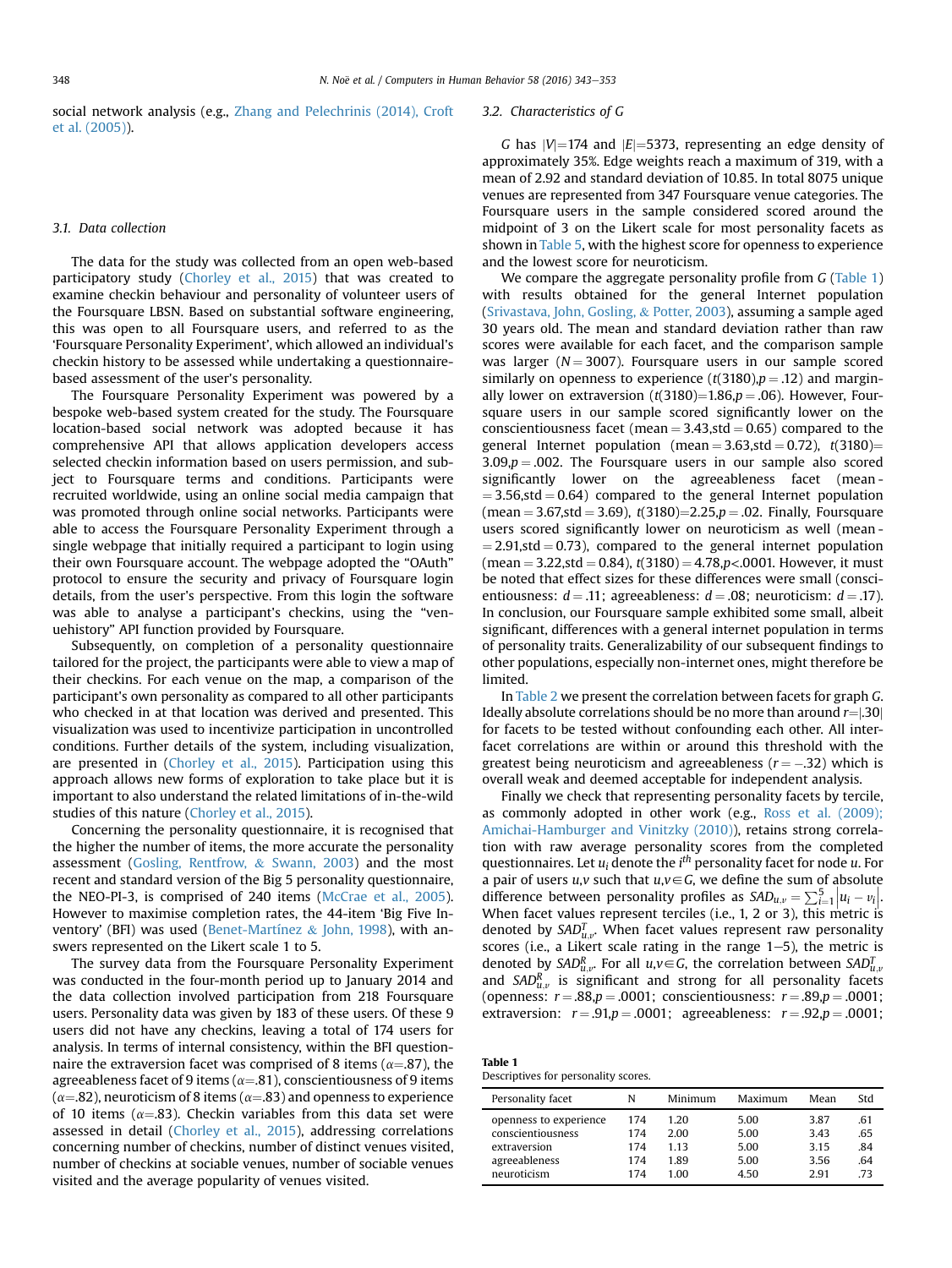<span id="page-6-0"></span>

| Table 2                                                                                                           |  |
|-------------------------------------------------------------------------------------------------------------------|--|
| Pearson correlations across all personality facets of graph G, *significant at $p<.05$ ,**significant at $p<.001$ |  |

|                                                                   | Openness                         | Conscientiousness               | Extraversion   | Agreeableness        |
|-------------------------------------------------------------------|----------------------------------|---------------------------------|----------------|----------------------|
| conscientiousness<br>extraversion<br>agreeableness<br>neuroticism | .03<br>$.29***$<br>.18<br>$-.11$ | $.26***$<br>າສ<br>.11<br>$-.18$ | .14<br>$-.24'$ | $-.32$ <sup>**</sup> |

## Table 3

Terciles cut-offs for edge weights. $e_w$ 

| Tercile group | Lower cut-off | Upper cut-off |      |
|---------------|---------------|---------------|------|
| low           |               |               | 1592 |
| middle        |               |               | 1871 |
| top           |               | 319           | 1910 |

#### Table 4

Descriptives for node clustering in graphs  $G_w$  and  $\overline{R}_w$ 

| Dependent variable                                                        | Minimum         | Maximum    | Mean              | Std                    |
|---------------------------------------------------------------------------|-----------------|------------|-------------------|------------------------|
| observed $(G_1)$<br>random $(\overline{R_1})$<br>observed $(G_2)$         | .36<br>0        | -36        | .73<br>.36<br>.70 | .18<br>.00035<br>.22   |
| random $(\overline{R_2})$<br>observed $(G6)$<br>random $(\overline{R_6})$ | .25<br>0<br>.13 | .25<br>-13 | .25<br>.61<br>-13 | .00045<br>.29<br>.0007 |

#### Table 5

Descriptives for personality scores in. $G_6$ 

| Personality facet      | N   | Minimum | Maximum | Mean | Std |
|------------------------|-----|---------|---------|------|-----|
| openness to experience | 164 | 1.20    | 4.90    | 3.89 | .60 |
| conscientiousness      | 164 | 2.11    | 5.00    | 3.45 | .65 |
| extraversion           | 164 | 113     | 5.00    | 3.15 | .84 |
| agreeableness          | 164 | 1.89    | 5.00    | 3.57 | .64 |
| neuroticism            | 164 | 1 00    | 4.38    | 2.89 | 72  |

neuroticism:  $r = .90, p = .0001$ ). This provides confidence that terciles are representative of the raw personality scores.

#### 4. Results

From the checkin data and personality data collected in Section [3.1](#page-5-0) a graph G is constructed consistent with Definitions 1 and 3. Three subgraphs of G,  $G_1$ ,  $G_2$ , and  $G_6$  were generated according to Definition 2.  $w = 1$ ,  $w = 2$ , and  $w = 6$  represent meaningful cut-offs for edge weight, when these are distributed according to terciles (Table 3). As mentioned in Section [2.6](#page-4-0), homophily effects might increase as connections between nodes grow stronger. Consequently,  $G_1$  represents the graph with the weakest connections (1) common check-in to create an edge),  $G_2$  represents a subgraph with moderate connections (at least 2 common check-ins to create an edge) and  $G_6$  represents a subgraph with strong connections (at least 6 common check-ins to create an edge). We present the results of the analyses in subsequent sections for  $G_1$ ,  $G_2$  and  $G_6$ .

## 4.1. Characteristics of  $G_w$

 $G_1$  has  $|V_1|=173$  and  $|E_1|=5373$ , representing an edge density of approximately 36%. Mean node degree in  $G_1$  is 62.12 (std = 35.65), with a range from 1 to 137.  $G_2$  has  $|V_2|=170$  and  $|E_2|=3781$ , which represents an edge density of approximately 26%. Mean node degree in  $G_2$  is 44.48 (std = 30.27) with a range from 1 to 122. Finally,  $G_6$  has  $|V_6|=164$  and  $|E_6|=1910$ , with an edge density slightly above

14%. In  $G_6$ , mean node degree was 23.29 (std = 20.34) with a range from 1 to 85. Degree differed significantly between  $G_1$ ,  $G_2$ , and  $G_6$ . Median node degree in  $G_2$  (median = 44) is significantly lower than in  $G_1$  (median = 62),  $U = 10,451, Z = -4.63, p = .0001$ . Median node degree in  $G_6$  (median = 16.5) is, in turn, significantly lower than in  $G_2, U = 8,122, Z = -6.60, p = .0001.$ 

Degree for  $G_1$  is not normally distributed  $(W(173)$ = 0.97, $p = .002$ ). A skewness value of  $(S = 0.009)$  indicates that the distribution is close to being symmetrical around the mean, suggesting that the right skew of the distribution is limited. Kurtosis values of  $K = -0.93$  suggest a platykurtotic distribution, which is qualified by less extreme values at either tails and a flattening of the values around the mean, when compared to a normal distribution ([Dancey](#page-10-0) & [Reidy, 2014](#page-10-0)). Degree for  $G_2$  and  $G_6$  follow a similar distribution with kurtosis values of  $K = -0.72$  and  $K = 0.19$  respectively. Skewness values were  $S = 0.38$  for  $G_2$  and  $S = 0.96$  for  $G_6$ (Fig. 1).

Clustering statistics are presented in Table 4. Significantly higher clustering is seen in  $G_1$  (mean = .73, std = 0.18) as compared to  $R_1$ (mean = .36, std = 0.00036), with  $U = 870, Z = -15.21, p = .0001$ . Clustering was also higher for  $G_2$  compared to  $R_2$  $(U = 1566, Z = -14.46, p = .0001)$  and for  $G_6$  compared to  $R_6$  $(U = 3828, Z = -12.06, p = .0001)$ . This suggests that checkins indeed have a tendency to cluster at particular locations and are not randomly distributed.

## 4.2. Personality scores for  $G_W$

Personality scores from Foursquare users of  $G_1$ ,  $G_2$  and  $G_6$  were similar to the users considered in G (Table 5).

Personality scores remained consistent across all subgraphs  $G_1$ ,  $G_2$  and  $G_6$  even though each subgraph had fewer nodes than the parent graph, G, see [Fig. 2.](#page-7-0) This gives confidence that despite reductions in sample size, subgraphs  $G_1$ ,  $G_2$  and  $G_6$  are comparable in



Fig. 1. Degree distribution for  $G_1$ ,  $G_2$ , and  $G_6$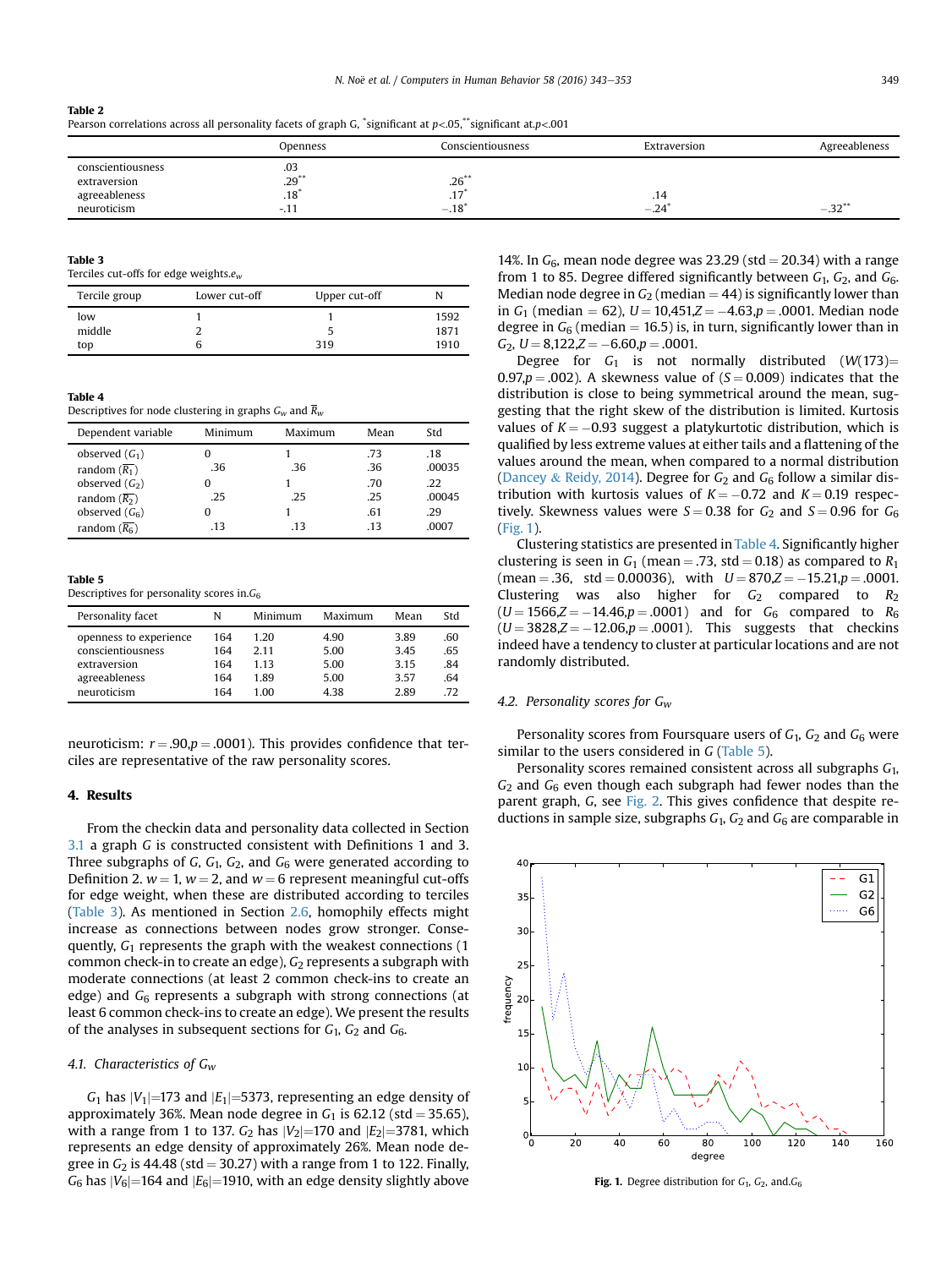<span id="page-7-0"></span>

Fig. 2. Scores of each personality facet for  $G_1$ ,  $G_2$ , and. $G_6$ 

#### terms of personality.

## 4.3. Assessing personality co-occurence

By considering the co-occurrence of similar personality facets at connected nodes in  $G_w$ , we are able to assess personality homophily in the context of common checkin locations. Significance is determined by comparison of  $G_w$  against  $\overline{R}_w$ . We firstly assess each facet in isolation, using tercile values. Only personality scores attaining the first and third terciles are considered in our analysis. This avoids ambiguity of mid-scale personality characteristics and focuses on the polar opposite strengths. Thus for graph  $G_w$  and personality facet *i*, all node pairs *u*,*v* where  $\{u,v\} \in E_w$  and either  $u_i = v_i = 1$ ,  $u_i = v_i = 3$  or  $u_i = 1$  and  $v_i = 3$  are considered. The frequency of the same low facet value connections (both users scored in the 1st tercile), the same high facet value connections (both users scored in the 3rd tercile) and dissimilar facet value connections (one user scored in the 1st tercile and the other in the 3rd tercile) are assessed by comparison with  $\overline{R}_w$ . The results of the chi-square test on the observed frequencies (from graph  $G_w$ ) and expected frequencies (from graph  $\overline{R}_w$ ) of each combination, and for each personality facet separately, are presented in [Table 6.](#page-8-0) This approach allows us to directly address hypotheses  $H1-H5$ .

For an individual facet, it is feasible for multiple co-occurrence relationships to be simultaneously significant. For example, given the fixed number of users in tercile 3, a significantly higher number of high facet value connections (i.e., both users in tercile 3) necessitates potentially fewer connections from such nodes to those in tercile 1, which may result in significantly lower dissimilar facet value connections (one user scored in the 1st tercile and the other in the 3rd tercile). Given these dependencies our primary focus concerns low to low or high to high facet interactions.

Hypothesis H1 is equivalent to the observed frequency of high facet value connections for openness occurring significantly more often than otherwise expected by chance. This was supported by the data for  $G_1$  ( $p = .0001$ ),  $G_2$  ( $p = .0001$ ) and  $G_6$  ( $p = .005$ ). This complements previous findings [\(Chorley et al., 2015](#page-10-0)), where Openness to experience was found to be correlated with checkins to popular and sociable venues. Combining these observations, it is feasible that popular and sociable venues could be an underlying feature attracting open people to common locations.

On the other hand, observed frequency of low facet value connections were significantly below expectations for  $G_1$  ( $p = .0001$ ) and  $G_2$  ( $p = .016$ ), but not for  $G_6$  ( $p = .71$ ). This is consistent with the observation that people low on Openness tend to be conservative in their choices and this may manifest itself with preference for checkins at familiar locations, instead of exposure to new locations that reflect additional diversity. As a result, individuals with low Openness scores might co-locate with similar others less often, due to reduced opportunities to do so, with this reflected in checkin behaviour.

Hypothesis H2 is equivalent to the observed frequency of high facet value connections for conscientiousness being not significantly different from chance. Contrary to expectations, conscientious users follow a similar pattern of homophily as open individuals. Observed frequency of high facet value connections was significantly above expectations for  $G_1$ ,  $G_2$ , and  $G_6$  (all  $p = .0001$ ), while low facet value connections were significantly below expectations for  $G_1$ ,  $G_2$ , and  $G_6$ (all  $p = .0001$ ). The observed frequency of dissimilar facet value connections is significantly above expectations for conscientiousness for  $G_1$ ,  $G_2$ , and  $G_6$  (all  $p = .0001$ ).

These results extend the observation in ([Chorley et al., 2015\)](#page-10-0) that Conscientiousness and number of checkins in Foursquare correlate, indicating that venue selection has an important role to play for this personality facet. It is possible that Conscientiousness in conducting checkins may well lead to increases in volume which in turn increase the likelihood of common checkins. However, certain characteristics of locations might be especially attractive to conscientious people, such as a well-organized, distraction-free environments, which increases the likelihood of visiting locations that have these characteristics in common, and instigating a checkin.

Hypothesis **H3** is equivalent to the observed frequency of high facet value connections for extraversion being significantly above expectation. Evidence does not support this hypothesis and interestingly it is further observed that the low facet value connections for extraversion are significantly above expectation for  $G_1$  $(p = .005)$ , but not for  $G_2$   $(p = .17)$  and  $G_6$   $(p = .60)$ . Dissimilar facet value connections are significantly above expectations for  $G_2$  only  $(p = .031)$ .

This indicates that extraverts might not be commonly attracted to specific characteristics of a location, or may not be consistent in displaying checkins based on the location's characteristics. From existing literature, extraverts are known to use social media as a means to portray their social activities but this does not replace their social interactions ([Amichai-Hamburger](#page-10-0) & [Vinitzky, 2010\)](#page-10-0), nor do they construe their online self-representation as part of their identity ([Amichai-Hamburger et al., 2002\)](#page-10-0). Consequently it is possible that these features of Extraversion are dominant in spatial homophily.

Introverts could also be considered to pursue checkins at locations with common characteristics, which are aligned with the facet (e.g., quietness). However, it is notable that this homophilic effect disappears with increased commonality of checkins (i.e.,  $w = 2,6$ ) and so we discount this for further consideration.

Hypothesis H4 is equivalent to the observed frequency of high facet value connections for agreeableness being insignificant as compared to expectation. This is indeed the case for  $G_2$  ( $p = .26$ ) and  $G_6$  ( $p = .22$ ), but evidence suggests that high facet value connections for agreeableness are significantly above expectation for  $G_1$  $(p = .006)$ . Surprisingly, low facet value connections are significantly above expectations for  $G_2$  ( $p = .009$ ) and  $G_6$  ( $p = .0001$ ); this is, however, not the case for  $G_1$  ( $p = .61$ ). Dissimilar facet value connections are significantly above expectations for  $G_1$  ( $p = .007$ ),  $G_2$  ( $p = .0001$ ), and  $G_6$  ( $p = .0001$ ).

These unexpected results are of interest given that across the existing literature, of all the personality facets explored, findings concerning Agreeableness have generally featured the least.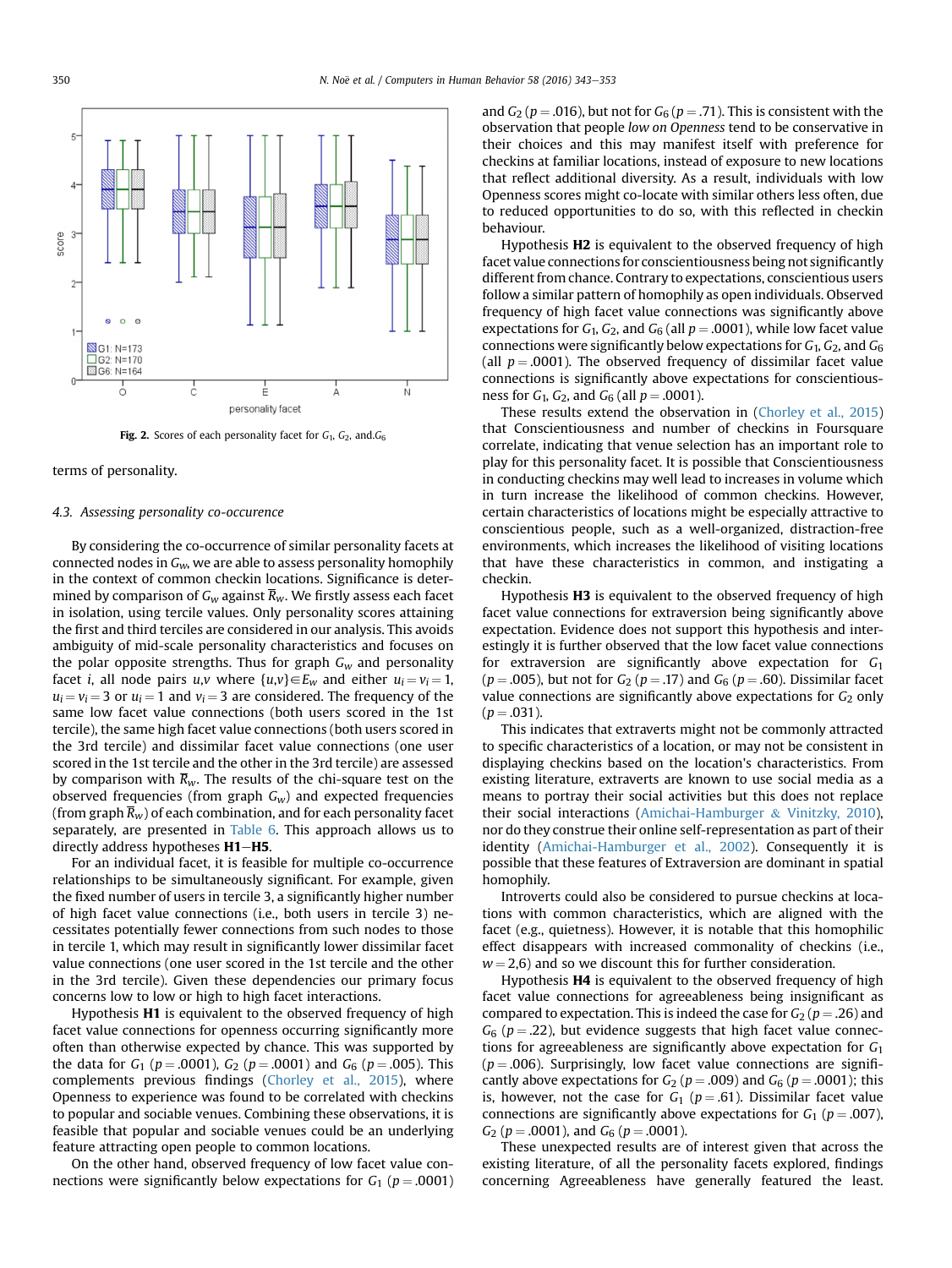#### <span id="page-8-0"></span>Table 6

Parameter Estimates for the effect of pairwise association type on observed and expected frequencies per personality facet for  $G_1$ ,  $G_2$ , and  $G_6$ .

| Combination                           | G <sub>1</sub>  |        |          |         | G <sub>2</sub>  |                 |          | $G_6$      |                 |                 |          |         |
|---------------------------------------|-----------------|--------|----------|---------|-----------------|-----------------|----------|------------|-----------------|-----------------|----------|---------|
|                                       | NG <sub>1</sub> | $NR_1$ | $\chi^2$ | p-value | NG <sub>2</sub> | NR <sub>2</sub> | $\chi^2$ | $p$ -value | NG <sub>6</sub> | NR <sub>6</sub> | $\chi^2$ | p-value |
| openness to experience                |                 |        |          |         |                 |                 |          |            |                 |                 |          |         |
| not open- not open                    | 530             | 617    | 13.86    | .0001   | 360             | 406             | 5.84     | .016       | 200             | 205             | .14      | .71     |
| not open-open                         | 1336            | 1384   | 2.24     | .13     | 962             | 959             | .013     | .91        | 507             | 478             | 2.35     | .13     |
| open-open                             | 866             | 751    | 20.47    | .0001   | 626             | 547             | 13.34    | .0001      | 313             | 270             | 7.98     | .005    |
| conscientiousness                     |                 |        |          |         |                 |                 |          |            |                 |                 |          |         |
| unconscientious-unconscientious       | 325             | 517    | 78.90    | .0001   | 217             | 349             | 55.00    | .0001      | 98              | 168             | 31.98    | .0001   |
| unconscientious-conscientious         | 1168            | 1306   | 19.26    | .0001   | 781             | 916             | 26.26    | .0001      | 381             | 449             | 13.46    | .0001   |
| conscientious-conscientious           | 981             | 797    | 49.88    | .0001   | 723             | 583             | 39.75    | .0001      | 408             | 287             | 60.04    | .0001   |
| extraversion                          |                 |        |          |         |                 |                 |          |            |                 |                 |          |         |
| introverted-introverted               | 617             | 555    | 7.72     | .005    | 417             | 391             | 1.93     | .17        | 211             | 204             | .27      | .60     |
| introverted-extraverted               | 1332            | 1273   | 3.58     | .058    | 940             | 884             | 4.63     | .031       | 468             | 464             | .05      | .83     |
| extraverted-extraverted               | 680             | 706    | 1.10     | .29     | 489             | 482             | .12      | .73        | 247             | 253             | .16      | .69     |
| agreeableness                         |                 |        |          |         |                 |                 |          |            |                 |                 |          |         |
| disagreeable-disagreeable             | 417             | 407    | .27      | .61     | 302             | 261             | 6.92     | .009       | 186             | 141             | 15.51    | .0001   |
| disagreeable-agreeable                | 1135            | 1057   | 7.17     | .007    | 809             | 723             | 12.65    | .0001      | 449             | 380             | 15.64    | .0001   |
| agreeable-agreeable                   | 718             | 660    | 5.81     | .02     | 505             | 482             | 1.26     | .26        | 262             | 244             | 1.52     | .22     |
| neuroticism                           |                 |        |          |         |                 |                 |          |            |                 |                 |          |         |
| emotionally stable-emotionally stable | 519             | 479    | 3.67     | .055    | 370             | 349             | 1.39     | .24        | 190             | 175             | 1.42     | .23     |
| emotionally stable-neurotic           | 1080            | 1106   | .77      | .38     | 745             | 795             | 3.98     | .046       | 332             | 393             | 11.92    | .001    |
| neurotic-neurotic                     | 520             | 617    | 17.23    | .0001   | 375             | 435             | 9.35     | .002       | 198             | 213             | 1.19     | .28     |

Bold text indicates significance with  $p < 0.05$ .

However this facet may have more significance for spatial homophily because disagreeableness is consistent with the inclination to be critical of others [\(Goldberg, 1990; Meier](#page-10-0) & [Robinson, 2004](#page-10-0)). This may manifest itself in specific and stringent standards for the locations they visit. As a result, disagreeable people are more inclined to visit common locations from a much smaller subset of venue types, in contrast to their agreeable counterparts.

Hypothesis **H5** is equivalent to the observed frequency of high facet value connections for neuroticism being significantly below expectation. This is supported by the data for  $G_1$  ( $p = .0001$ ) and  $G_2$  $(p = .002)$ , but not for  $G_6$  ( $p = .28$ ). Dissimilar facet value connections are, on the other hand, significantly above expectation for  $G_2$  $(p = .046)$  and  $G_6$   $(p = .001)$ .

By virtue of their personality, individuals high in Neuroticism are much more likely to use electronic media to present themselves favourably online [\(Ross et al., 2009\)](#page-10-0), although they also tend to provide accurate personal information ([Amichai-Hamburger et al.,](#page-10-0) [2002; Ross et al., 2009\)](#page-10-0). Furthermore, neurotic individuals might be less inclined to visit locations in the first place, resulting in fewer opportunities to gain common checkins with others. This makes spatial homophily effects less likely to exist for neurotic personalities, which is in line with our findings. It is interesting to note, however, that the spatial behaviour of neurotics offline mirrors the communication behaviour of neurotics online, in the sense that they seem to be less likely to be co-located and communicate, respectively, with one another.

Lastly, it was hypothesized in H6 that overall personality profiles correlate with a greater tendency to checkin at common venues. This can be assessed using the SAD measure as a similarity metric, applying the raw personality scores as defined in Section [3.2.](#page-5-0) Contrary to our hypothesis, SAD scores were similar between graph  $G_1$  (mean = 3.95, std = 1.72) and graph  $\overline{R}_1$  (mean = 3.97, std = 1.71),  $F(1,10744) = 0.62$ ,  $p = .43$ . Similarly, there was no significant difference in SAD scores for  $G_2$  ( $p = .84$ ) and  $G_6$  ( $p = .77$ ) as compared to  $\overline{R}_2$  and  $\overline{R}_6$ .

## 5. Discussion

Previous work on personality homophily has focused on the direct attraction between people with similar personality profiles, such as through evidence of particular relationships (e.g., friendships) or interactions between people (e.g., communication). In contrast, the current study addresses personality homophily in the spatial dimension, with connections being defined through commonality of location, as indicated by checkins. Each individual effectively filters whether a visit to a location is recorded by a checkin, and the personality traits themselves could affect the emphasis an individual places on this action [\(Chorley et al., 2015\)](#page-10-0). These issues are consistent with the new role that LBSNs play in augmenting human behaviour, which has to date received relatively little attention, and results should be interpreted in this context. We note that as compared with other scenarios in which homophily has been addressed, assortative individuals in spatial homophily may be strangers, with limited or implicit awareness of the other individuals with which they assort. Existing literature has very limited coverage of this scenario, meaning that the characteristics of common locations are the indirect attractors driving personality homophily, rather than the characteristics of other LBSN users.

Overall, the hypotheses were not fully supported, which is in part reflective of the basis on which they were formulated, being informed by the dominant literature concerning online social networks rather than homophily in the context of location-based social networks. When considering all personality facets simultaneously (H6), personality profile similarity did not correlate with common checkins. Of the individual personality facets considered, only the hypothesis on openness was strongly supported (H1). Partial support was found concerning agreeableness (H4) and neuroticism (H5). No support was found concerning extraversion (H3) and the conscientiousness facet proved to be assortative, which was not anticipated (H2) and is of particular interest. Results for all hypotheses, including those that are unsupported in the current study, present interesting avenues for future research. While we identified which personality facets might play a role in spatial homophily, we can only speculate on the ways these facets contribute to the observed homophily effect. For example, open individuals could be attracted to venues because they are popular or new, while introverts are attracted to quiet places. Open individuals might also value different characteristics than introverts. Atmosphere might be an important characteristic for them, while introverts value the location of the venue more, for example. Future research will have to determine whether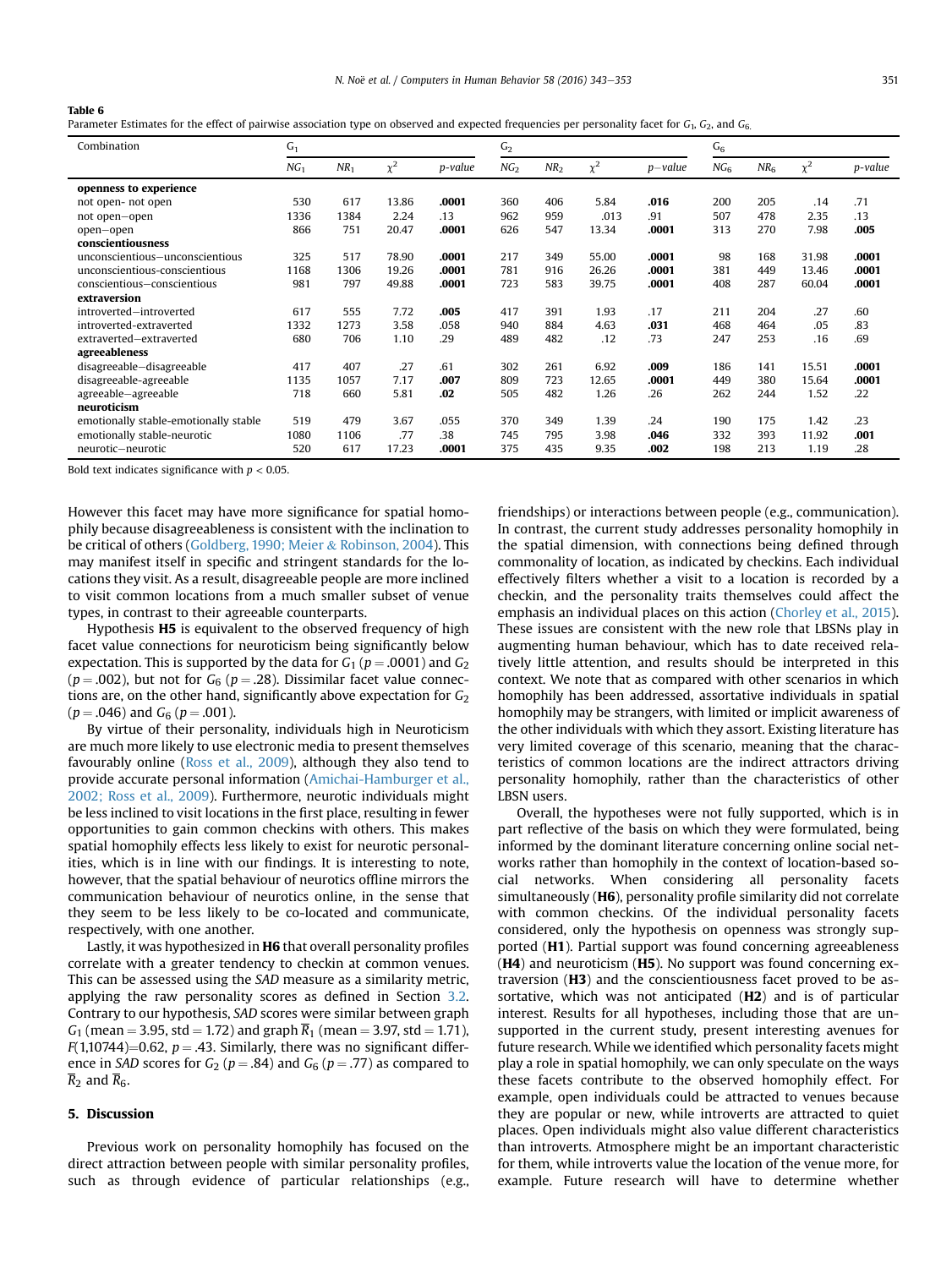personality indeed predicts a preference for distinct characteristics of visited venues, and identify what these characteristics precisely are.

We also hypothesised that connection strength could have an effect on overall personality similarity, taking into account all factors simultaneously. However, there was no significant difference between either weakly, moderately or strongly connected users, suggesting that the existence of a connection, rather than its strength, had an effect on personality similarity. In other words, even if users had only visited one common venue, they were already more likely to be similar in terms of personality, compared to users who had never been to the same venue. However, there was no difference in overall personality differences between colocated users and users who had never been to the same venues. This was assessed using the sum of absolute differences (SAD) applied to the raw score on the five factor personality profiles. A limitation of this particular analysis is that it is much harder to capture similarity as the number of dimensions increases, and the five personality facets are only weakly correlated, making it less likely that effects based on their aggregated scores are present. A further potential issue of using SAD to measure overall personality is the loss of information. Measuring personality scores of users results in loss of information as they are the average of the aggregate scores from the 44 questionnaire items.

It could be argued that these findings, in particularly for disagreeableness, may occur as a consequence of the underlying LBSN database which could skew the availability of pre-existing checkin opportunities around particular locations. We feel this is unlikely given the extent of coverage of Foursquare in the developed world, and the user-generated phenomenon of venue creation leads to multiple checkins sometimes representing the same location, which diminishes the detection of spatial homophily. A further consideration is that users refrain from making checkins, resulting in a loss of information and skewed results. The nodes in the graph-based representation of spatial homophily might therefore appear more clustered than they actually are, and clustering in  $G_1$  is indeed high with a mean of .72. However, this is in line with the small world effect often found in networks with a limited amount of nodes [\(Milgram, 1967\)](#page-10-0). There is also a notable absence of hubs in our graph-based representation of spatial homophily, which the small world effect also predicts ([Milgram,](#page-10-0) [1967](#page-10-0)). Degree decreases significantly as commonality increases, while clustering stays relatively constant. A possible explanation is that increased commonality reduces the number of connected individuals in the homophily network, but does not drastically alter the interconnectedness of those same individuals.

## 5.1. Limitations

It is important to understand the constraints that are inherent in the study, as compared to lab-based experimentation. The open participatory nature of this survey means that conventional controls are relaxed with a view to obtaining data that cannot be conveniently accessed by any other means. Selection by this mechanism is a necessary compromise that allows us to gain new insights, but these need to be interpreted with caution. The broad characteristics of Foursquare usage is consistent with early adopters of technology, who are motivated by new forms of knowledge sharing (e.g., [Jadin, Gnambs, and Batinic \(2013\)\)](#page-10-0). As discussed in [Chorley et al. \(2015\),](#page-10-0) this means that robust generalisation cannot be made to a wider population, but new insights are provided within a restricted context and it is noted that Foursquare users are not necessarily representative of the general population. In Section [4.2](#page-6-0) personality results from the collected data are compared with those of a general Internet population [\(Srivastava](#page-10-0) [et al., 2003](#page-10-0)). Results show that subject to the assumptions made in [Srivastava et al. \(2003\)](#page-10-0), Foursquare users in our study were significantly lower on their conscientiousness, agreeableness and neuroticism, but with a small effect size.

## 6. Conclusion

Valuable insights have been gained into the co-location patterns of people with similar personality profiles through this study. Our findings further consolidate the importance of individual differences in homophilic processes of social networks. Considering the results overall, Openness and Conscientiousness persist as the most dominant personality traits that are present in spatial homophily, which is consistent with the role that LBSNs fulfil. These findings reflects the indirect nature of spatial homophily where the attraction between participants is a function of location and checkins. We conclude that personality seems to influence spatial and non-spatial homophily quite differently. Both for social (e.g., friendship [\(Selfhout](#page-10-0) [et al., 2010\)](#page-10-0) or communication [\(Balmaceda et al., 2013\)](#page-10-0)) and spatial contexts, openness to experience appears to have a positive impact on homophily. Similarly, neuroticism appears to negatively affect homophily in both spatial and social contexts [\(Balmaceda et al.,](#page-10-0) [2013\)](#page-10-0). However, while extraversion is homophilous in social contexts [\(Balmaceda et al., 2013; Selfhout et al., 2010\)](#page-10-0), it does not appear to have any particular effect on spatial homophily. On the other hand, conscientiousness appears to play a role in spatial homophily, but not in social homophily. Finally, Agreeableness, which appears to be homophilous among friends ([Selfhout et al., 2010\)](#page-10-0) but not among online communication partners [\(Balmaceda et al., 2013](#page-10-0)), does not have a significant influence on spatial homophily, as predicted. However, an interesting trend emerged with disagreeable people, who seemed to assort at common locations, while nothing in the literature seems to indicate that disagreeable people associate in social settings ([Balmaceda et al., 2013; Selfhout et al., 2010](#page-10-0)). Future research needs to address current shortcomings in the explanations given for the observed spatial homophily effects. In particular identifying the characteristics in venues that drive the observed effects would be of considerable value.

In summary, we consider that there is a basis for spatial homophily as a consequence of personality, and through the checkin, LBSNs provide a new form of data for its assessment, while also noting caution around the limitations inherent in this approach (Section 5.1). Unanticipated results concerning disagreeableness are of particular interest and signal possible effects concerning decision-making and location. This indicates that different venue types and distinctive characteristics may act as attractors for people with particular selective tendencies. For example, brand associations and the local extent of alternative choice could well be influential factors in driving personality based spatial homophily. The results serve to reaffirm the value and power of new forms of data obtained from mobile and social technology. In particular, the nature of spatial homophily differs considerably as compared to homophily that captures direct attraction between individuals.

#### Acknowledgements

Roger Whitaker was supported by the RECOGNITION project, Grant No. 257756, funded under the European Commission FP7 Future Emerging Technologies programme. Martin Chorley was supported by a United Kingdom EPSRC Doctoral Award Fellowship, Grant EP/L504749/1. Thomas Pollet was supported by a NIAS Fellowship. Due to the use of a third party API, participant data has been analyzed under terms and conditions that do not permit redistribution of the data.